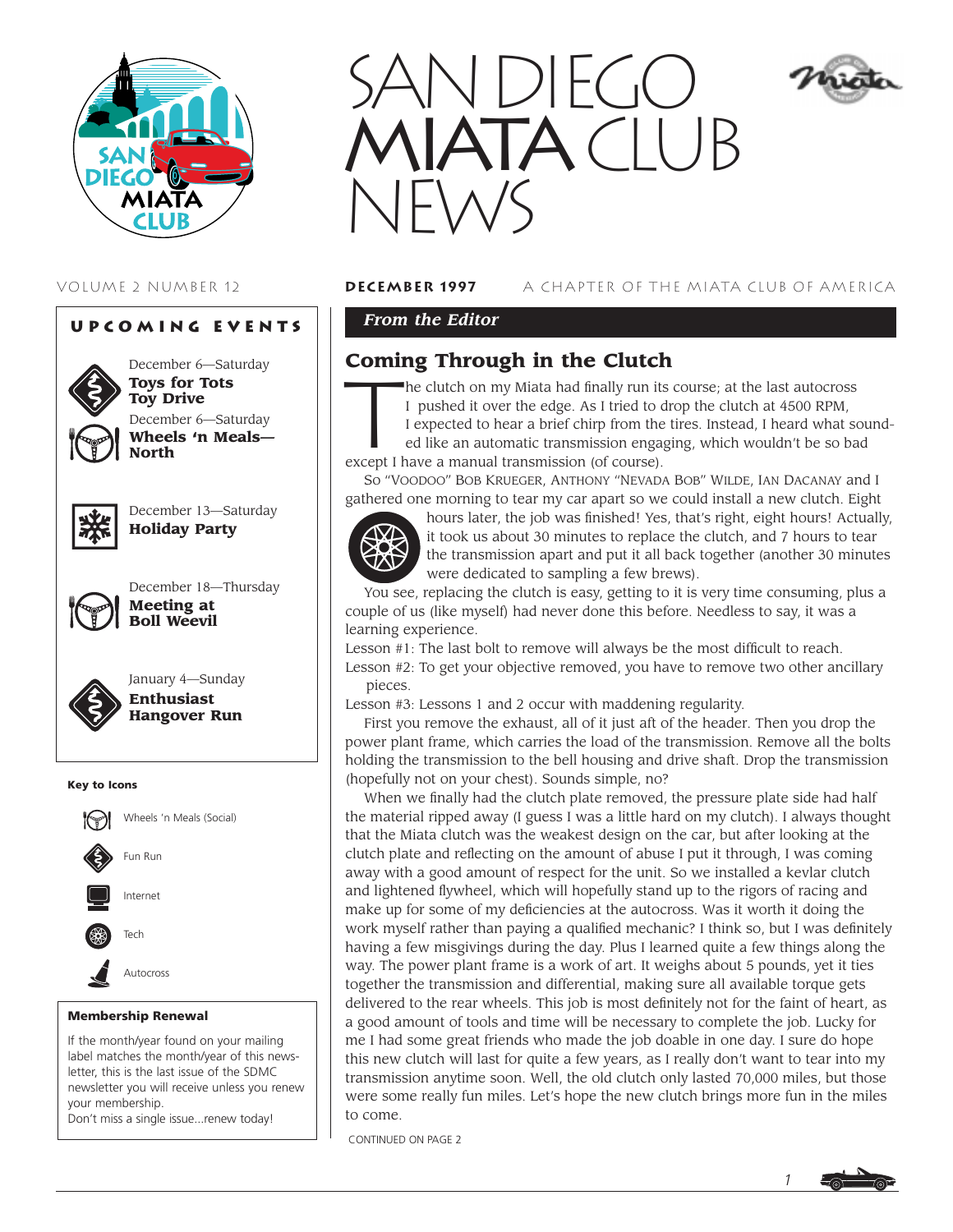#### **My Best Peter Egan Impression**

Just recently, I picked up and brought home NATALIA RISSOLO'S 1967 Datsun 1600 "Fairlady" Roadster. Over the next year or two, I'll be restoring this car to (hopefully) original condition. I've always wanted an older vehicle to restore, and now I have one. I still have the VW Vanagon, but that now resides outside. It's amazing how much room there is in the garage now that it holds just the two roadsters (remember I still have the Miata). In the last issue of *Road & Track,* Peter Egan explained quite nicely how guys like myself go looking for projects such as this. Now, if I can only learn to be as eloquent...

See you on the twisties... —ROBERT "JTBOB" HOLLAND

# **Oil**

The of the most frequently<br>asked questions on the class<br>E-mail list concerns engine asked questions on the club's E-mail list concerns engine oil. Recently several members wanted to know what kind of engine oil to use. BRIAN BEEZLEY asked for an informal survey of other users, and here is his conclusion: "Which Oil to Use? I'd like to thank everyone who



commented on their choice of Miata engine oil. I thought you might be interested to know that the

overwhelming choice of those who responded was Mobil 1, 10w-30. Red Line was mentioned by several performance enthusiasts. I also wanted to share a couple of oil web sites that DAVE OKAMOTO passed along: There's an interesting quantitative comparison of technical specs for competing oil brands at http://www.rosehulman.edu/~millergd/oil.html A second site of interest is Red Line Oil at http://www.redlineoil.com. Red Line's company history and unusual products are quite interesting."

Concerning Mobil 1, ANTHONY WILDE (NevadaBob) responded with: "I have used Mobil 1 synthetic in all my engines since it came on the market. Great stuff and readily available. I have over 100,000 miles on the engine now and it still runs great. In another career I worked in an oil analysis laboratory.

By analyzing the oil in aircraft, heavy equipment, or cars, one can predict failure of a component and repair it before a catastrophic failure. The synthetic oils constantly show lower levels of metal wear than a comparable dino (petroleum) oil. The most important thing with any oil is to change it regularly. Oil itself doesn't wear out, it does get contaminated. The contaminants include acids that do a number on the metal parts inside the engine. The additive package of the oil counteracts this, and this is the part that needs replacement. You could just dump in an after market additive package, but you can get into trouble. Just changing out the oil is the cheaper and more reliable way to go."

In a related topic with Mobil 1, MARK BOOTH has noticed a very small oil leak around the head gasket on his '92 which has been running Mobil 1. As an experiment, Mark has changed to a different, non-synthetic, oil to see if the leak would stop. So far it has, but we will keep an eye on it.

In summary, the best advice concerning oil, is to use a quality oil (regular or synthetic) and change it regularly. By trying to extend the life of the oil, you can actually cause more problems. Change the filter with each oil change, at between 3,000 and 5,000 miles. If you spend a lot of time in traffic who doesn't?— the 3,000 mile interval is the better one.

# **E-Mail Software Free for Members**

*You DON'T need to be on the Internet to use this!*



About 70% of the SAN DIEGO MIATA CLUB is already on the Club's private E-mail list, you

can be too! Don't miss out on lastminute events or Tech Days! Requirements: IBM-compatible computer, a 9600 baud (or faster) modem, and access to any phone line. This program does NOT tie up your phone line for longer than two minutes per session, and it is extremely easy to use. Call FRANK SHINE (before 9 p.m., please) at (619) 582-9280.

#### **Board of Directors**

President MARK BOOTH (619) 670-3789 markb@adnc.com

Vice President RAINER MUELLER

(760) 439-0067 rainer@thegrid.net

Secretary/Events Coordinator NATALIA RISSOLO (619) 287-7582 street@inetworld.net

Treasurer TONY BEECHER (619) 549-6660 beecher@bigfoot.com

Membership "VOODOO" BOB KRUEGER (619) 486-4711 voodoo@miata.net

Autocross STEVE HART (619) 579-9093

Club E-mail Postmaster CINDY PALOMA (619) 534-0969 owner-sd-miata@cs.ucsd.edu

#### Newsletter

Editor/Webmaster ROBERT "JTBOB" HOLLAND (619) 549-4011 robert@caliban.ucsd.edu Design and Layout TOM & STEPHANIE GOULD (619) 298-8605 stef@miata.net

#### **Notices**

THE SAN DIEGO MIATA CLUB is an official chapter of the Miata Club of America. We are a nonprofit organization whose purpose is to promote the enjoyment of —and enthusiasm for— the Mazda Miata.

*SAN DIEGO MIATA CLUB NEWS* is the monthly newsletter of the San Diego Miata Club. Use of articles or stories by other MCA chapters is hereby granted, provided proper credit is given.

**Submissions to the newsletter** are welcomed and encouraged. Did you just add a new accessory to your Miata? How about writing a review and submitting it to the newsletter? Where possible, please send your electronic submissions to the newsletter editor, Robert Holland (robert@caliban.ucsd.edu). Submissions can also be faxed to the club's dedicated phone line or mailed to the club's post office box. Submission deadline is the 15th of each month.

**Internet:** The San Diego Miata Club has established a dedicated World Wide Web Home Page at http://mmdshare.ucsd.edu/sdmc.html. The club has also established a members-only electronic mail list for those members with E-mail capability.

Dedicated 24-hour voice/fax phone line: (619) 670-7948

**San Diego Miata Club** P.O. Box 2286 Spring Valley, CA 91979-2286

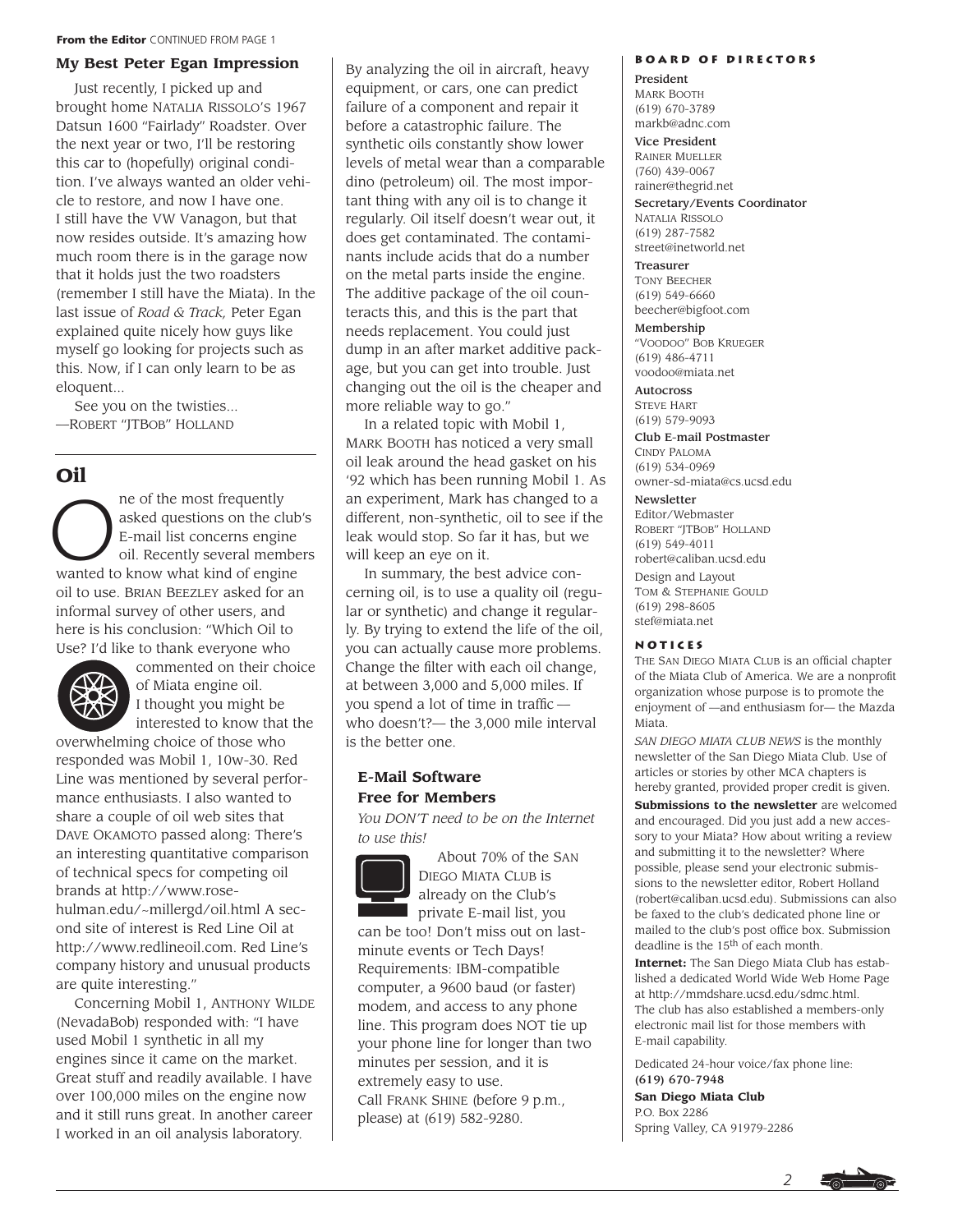

## **Meeting Places**

#### **Toys-for-Tots Toy Drive/ Wheels 'n Meals—North (Breakfast)**

Date: Saturday, December 6

Times: 6:30 a.m. (7:30 a.m. North County) Toys-for-Tots: Please bring unwrapped gifts for children (baby-teenage).

Meeting places: The new K-Mart parking lot in Mission Valley, 8730 Rio San Diego Drive 6:30 a.m.— we will leave at 7:00 sharp!

We will drive north to meet with North County members at the La Costa Park-N-Ride. (La Costa/ I-5 exit. Make an immediate left into the Park-N-Ride) The meeting time is early, but it is for a good cause and you get to eat! The Toys-for-Tots Drive is being held in conjunction with a Wheels 'n Meals—North get-together breakfast in San Marcos.

# Run Leader: Michael Carrillo

at (619) 421-7556 or Email: STRAY-1@msn.com

Toys For Tots— over 40 years ago, The Marine Corps Reserve started a drive for all the underprivileged children in their area. The tradition grew nation-wide. Since tradition is one of the main pillars of the Marine Corps,

We will drop off the toys at Camp Pendleton and then drive southeast to breakfast in San Marcos. Thank you all in advance!

the toy drive still marches on today.

## **Wheels 'n Meals—North (Breakfast)**

Time: 9:00 a.m.

Date: Saturday, December 6

#### Place: Coconuts, San Marcos

San Marcos Blvd. exit off Hwy. 78 (Westbound) Coconuts is in Restaurant Row one block west of Via Vera Cruz.

No promises, but the club silkscreened T-shirts may be available at breakfast!

## **Holiday Party**

Date: Saturday December 13 Time: 6:30 p m.

Place: Bob & Debbie Llewellyn's Home 2045 Sequoia St., San Marcos, CA (760) 598-5399 or boblee1@thegrid.net

It's time for the San Diego Miata Club to celebrate the holidays!

### RSVP by Thursday, December 11

Gift Exchange If you wish to participate in the gift exchange, you need to bring a \$20–\$25 car-related wrapped gift. Couples may bring one gift each if they like. The idea is, you bring a gift and you take a gift home. We do draw numbers, and we are allowed to "steal" the gift once. But....we steal "nicely," Mark will explain.

Attire, etc. Festive, but be prepared to take your shoes off— we'll give a prize for the best socks!

## *Please no smoking.*

Food Planned Pot-Luck. E-mail or call Bob & Debbie by Thursday, December 11, or sign the list that will be going around at events. There are several categories to choose from: appetizers/ chips & dip, main dishes (be specific), salad/vegetables, dessert, dinner rolls.

Please bring your food cut/sliced and ready to serve from your own dish with your own serving utensils. We will provide plastic wrap for your leftovers . Let's try not to have one or two people putting out food and opening bags of stuff, and cleaning up all night... This party is for everybody to enjoy.

Bring your own beverages if a couple of people can bring their ice chests and some ice, that would help tremendously. Some of you have volunteered to come a little early to help set up, and you will be received with open arms! Just call us for specifics.

Accommodations You are welcome to stay overnight if the drive home is too much to handle. We have a guest room with a day bed and trundle. We also have a sleeper sofa, and 2 more standard sofas. Or...you can bring a sleeping bag, we have plenty of floor space.

#### Directions From the Southeast,

take I-15 North (way North) to 78 West (Oceanside/78 West) off-ramp. Take 78 West to San Marcos Blvd Exit. Go left (West) onto San Marcos Blvd. (under the 78 Fwy), follow San Marcos Blvd., pass over Rancho Santa Fe Road (DO NOT turn on RSF Rd). At the second traffic light past the intersection of San Marcos Blvd. and Rancho Santa Fe Road, turn left on Acacia Street. You will be turning left into the "Laurels/ Country Classics" housing development. There is a trailer park development on the right side of San Marcos Blvd. After turning left on Acacia take the first right to Sequoia Street. Our house is on the left side of Sequoia.

From the Southwest, take I-5 North to Palomar Airport Road Exit. Turn right on Palomar Airport Road. Pass over El Camino Real (DO NOT turn). Follow Palomar Airport Road— the name changes to San Marcos Blvd. when you pass Business Park Way. Turn right on Acacia Street which is at the first signal *past* Business Park Way.

You will be turning into the "Laurels/ Country Classics" housing development. After turning right on Acacia, take the first right onto Sequoia. Our house is on the left side of Sequoia.

From Orange County and beyond, take I-5 south, turn left on Palomar Airport Road, and follow the directions in the second paragraph above.

From Escondido and points north off of I-15, take I-15 South to Oceanside/ 78 West on ramp and follow directions in the first paragraph above. CONTINUED ON PAGE 4

*3*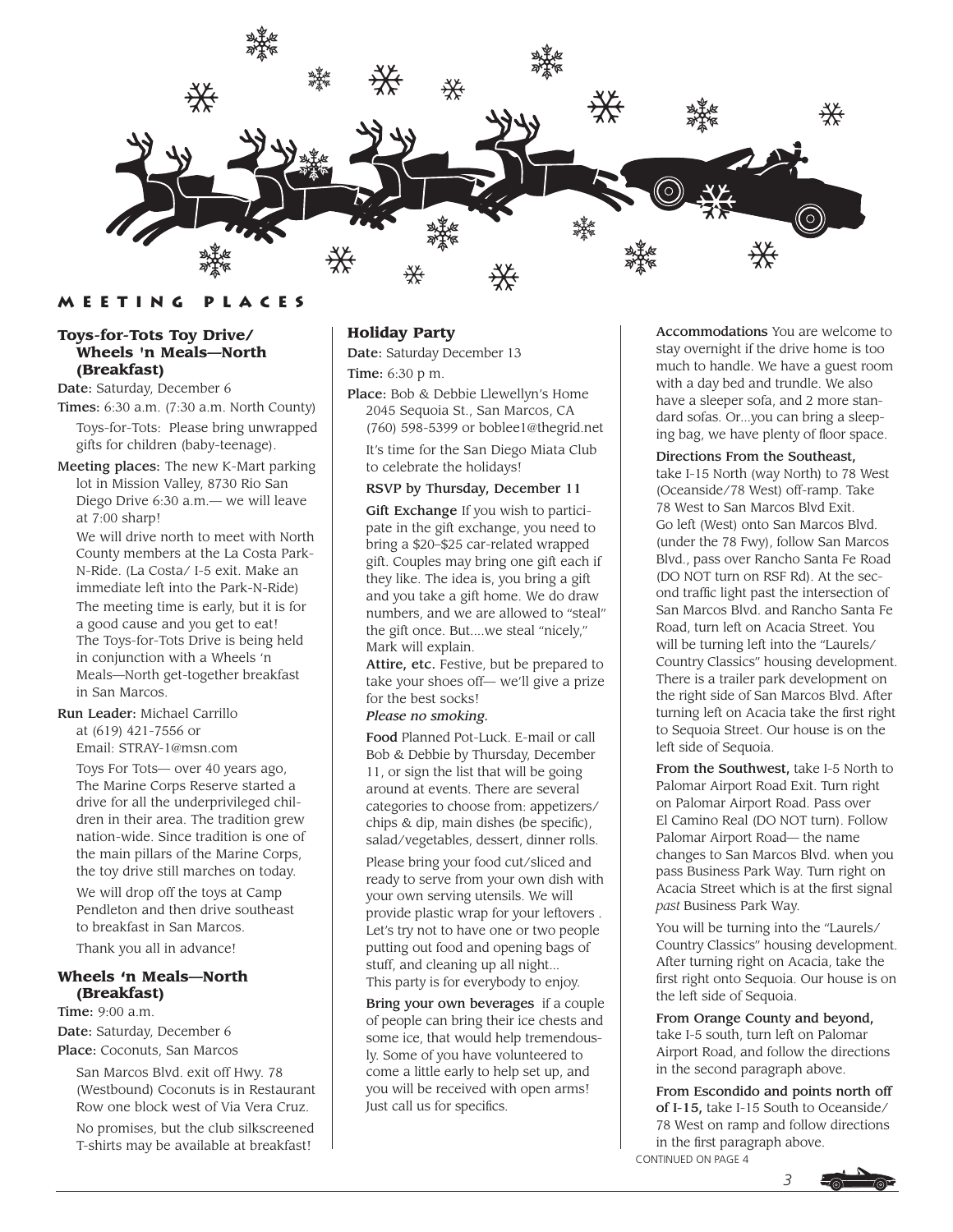## **Meeting at Boll Weevil**

Date: Thursday, December 18 Time: 6:00 p.m.

Place: Boll Weevil, 9330 Clairemont Mesa Blvd. (At Ruffin Rd.), San Diego (619) 571-6225

One last get-together before 1997 draws to a close. Please attend if your busy schedule permits you the time. This will be your last chance to purchase club logo merchandise in time for the holidays.

### **Enthusiast Hangover Run (joint run SDMC/SOCALM)**

Date: January 4, 1998 (Sunday) Time: 10:00 AM

Place: Ortega Business Plaza, San Juan Capistrano

Directions From the 5 Freeway, exit on Ortega Highway (74) and go East. Approximately half a mile after you exit, turn Right on Rancho Viejo and then turn immediately left into the Ortega Business Plaza. We will meet at the far end of the parking lot.

Run Leader: K. Zack Broadbent,

(714) 525-9065

E-mail: racerzack@aol.com Web site: http://members.aol.com/ racerzack/miata.htm

This will be a fun run along Ortega Highway to Lake Elsinore. After a brief stop, we will head South toward Temecula. The run will end with stops at a couple of the Temecula Valley wineries, and will leave you near Interstate 15. This will be a smooth, civilized drive along Ortega Highway and some of the Riverside County/ San Diego County twisty roads. Wineries for tasting/tours to be determined. Be prepared to spend money on lunch and possibly a small amount for wine tasting. Drivers are asked to remember the laws about drinking and driving.

# **UpcomingNational and RegionalEVENTS**

March 27–29. 1998

Miata Performance Driving School Willows, CA (one hour north of Sacramento) \$300 registration, see story on right.

May 22-25, 1998

#### "Moon Over Miata" Golden Gate Getaway '98

Pleasanton Hilton in Pleasanton, CA Hosted by: BAMA

Room rate: \$73.00 per night Event Registration: \$195 per couple, \$165 solo

Events include: Friday Night Wine & Pasta Welcome Dinner, Sunday Awards Banquet, Monday "Getaway" Breakfast, Photo Rally, Autocross, Funkhana, Fun Run and lots of vendors. Also includes special Saturday Night Dinner Extravaganza: "Evening at Blackhawk" Behring Auto Museum. The finest attire you can pack is encouraged. For registration packets, contact Ken at (510) 484-4174 or E-mail at ken@cdec.com.

# June 30–July 3, 1998

# "Miata Mountain Madness"

'98 National Event

Split Rock Lodge in the Poconos— See story on page 7 in this newsletter. Hosted by: Delaware Valley Miata Club

## September 18–20, 1998

"Rock Around the Clock" 9th Annual Gold Rush

Sheraton Hotel, Rancho Cordova, CA Hosted by: SAMOA

Driving events, speakers, dinners, vendors and lots of fun! (916) 646-4435 or GoldRush98@aol.com Web: Miata.net/SAMOA

# **Autocross at the Murph**



The following autocross event will take place in the "Qualcomm Stadium at the Jack Murphy Sports Complex" parking lot.

Saturday, December 13

Tech starts at 7:45 a.m., first car goes out at 9 a.m.

Autocross information sources:

# **'98 Thunderhill Miata Performance Driving School**

March 27,28,29, 1998 Willows, California

(one hour north of Sacramento)<br>
ince *Miata Magazine* came<br>
with the Thunderhill article<br>
been getting a lot of E-ma<br>
neonle wanting more infor ince *Miata Magazine* came out with the Thunderhill article, I've been getting a lot of E-mail from people wanting more information about the '98 event and even wanting to sign up already.

The event will be limited to 100 students. Classes will start on Friday evening at the track with dinner provided. This will get the "class time" out of the way during the evening hours when we couldn't use the track anyway. Students will be on the track first thing Saturday morning (probably 7:30 or 8 a.m.).

All day Saturday and Sunday morning we will use both tracks to get as much track time and individual instruction as possible for all students.

On Sunday afternoon, we will use the track like a large autocross course for a timed event. This will give the students a chance to use some of what they have learned by competing against the clock for prizes.

The date has been set for March 27, 28 and 29, 1998. Registration is \$300 per driver. Included will be a T-shirt, patch, dinner, prizes and one hell of a fun weekend!

Interested? Register on-line at www.dnai.com/~bmc/miata/school.htm or send your name, address, phone, Miata color, year, T-shirt size, and a \$300 check (made out to Ken Freeze).

Ken Freeze Miata School

1521 Ridgewood Dr.

Martinez, CA 94553

You should also advise Ken if you will need to borrow a helmet and if you plan to have more than one driver using your Miata. Registration until January 30, or all places are gone! You will receive confirmation by mail or E-mail within two weeks. Phone (510) 370-8262 between 4:30 and 8:30 p.m. —KEN FREEZE

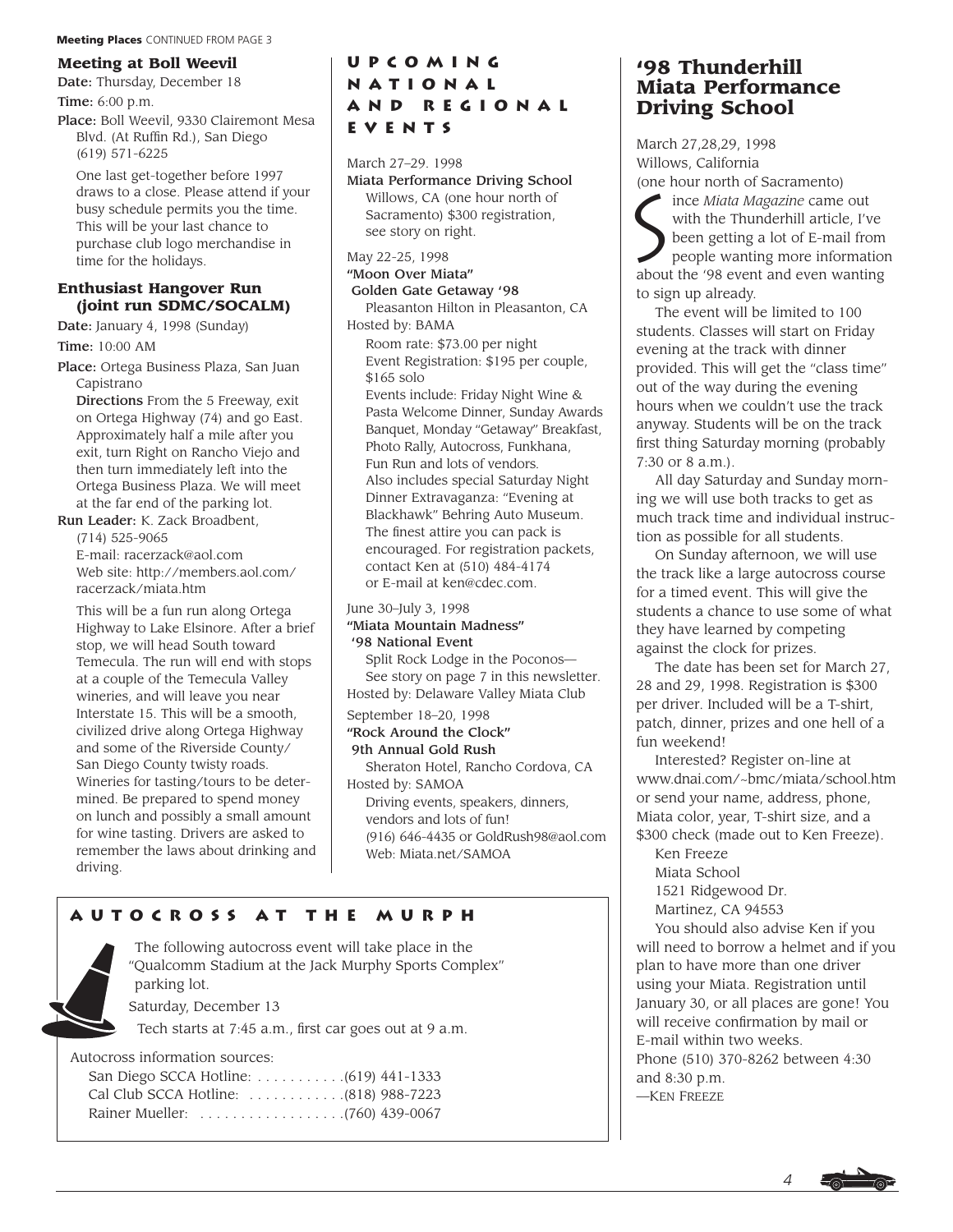

# **Miata Row —A Winner!**

Sunday, November 2, 1997  $\sum_{n=1}^{\infty}$ DMC added another chapter to its rapidly growing scrapbook at the San Diego Stadium Foreign Car Show. At 8 a.m. eleven gleaming and finely manicured Miatas entered



the gate and were promptly ushered to their own row— center stage of course! Each driver

was given a dash plaque to commemorate the occasion. The marque car of the day? MIATA! Many thanks to the show's promoter, Ray Taylor, for showcasing our little gems. (He usually puts a Jag or Porsche on the dash plaques!)

Eight different colors represented a marvelous display of the hard work and pride of our members. Spotlighting Miata Row were our two supercharged additions; hoods opened and bells and whistles aglow. It was a photo opportunity befitting Bill Clinton!

Judging of the event was done by popular vote of the attendees, and by the amount of attention the Miatas were getting it was apparent we were in the running. Club President MARK BOOTH had a great time pridefully extolling the benefits of joining SDMC to several inquiring Miataphiles and sharing his photos of the new '99.

Adjacent to the car show, the auto swap meet was in full swing and our contingent managed to buy every Miata model in sight. Super-shoppers BARB SHEV and Mark Booth making the finds of the day. Barb—a rare yellow hot wheels model and Mark—a Beemer Z-3; a sinister purchase, something about smashing it and HANGING it from a

#### **Each driver was given a dash plaque to commemorate the occasion.**

Hotwheels tow truck. Some of the group adjourned to Hooters for lunch and to get out of the heat.

Presentation of trophies at 1 p.m. brought HIGH REWARD to Miataville. Our two supercharged editions — JON BRAISTED and KEN EVORY taking the top two prizes respectively. A powerful Miata contingent it was, third place going to a Rolls Royce! (some said the owner looked sick when he picked up his trophy.)

Post show stops at the autocross and a pit stop at 'JT'BOB HOLLAND'S house to view the SDMC surgical team performing a clutch transplant operation on a red edition (NEVADA BOB under the car with a wrench in one hand and a piece of pizza in the other, truly a relentless worker!)

Thanks to all those in attendance. It was truly "A MIATA DAY." —PHIL DAOUST

> **Ken Evory proudly displays his trophy. His super-charged '95 Merlot M edition Miata took 2nd place in foreign cars.**



**The interior of Ist Place winner Jon Braisted's super-charged red Miata is black with carbon-fiber console and red accents red and black Momo steering wheel with a carbon-fiber emblem, and a polished Team Voodoo shift knob.**



PHOTO: JACK MONACO

ACK MONACO

## **Rainy Day Blues**

Sheltered from the rain and sleet My Miata rests on cold concrete Waiting patiently for the sun. Its gears still, its engine cold

It dreams of sunny, twisty road And miles and miles of open run. How odd it looks with the funny top That blocks the rain but steals the sun

And takes away half the fun. My Miata's sad and so am I But soon enough the clouds will clear And off we'll go to chase our dreams. —BRIAN BEEZLEY



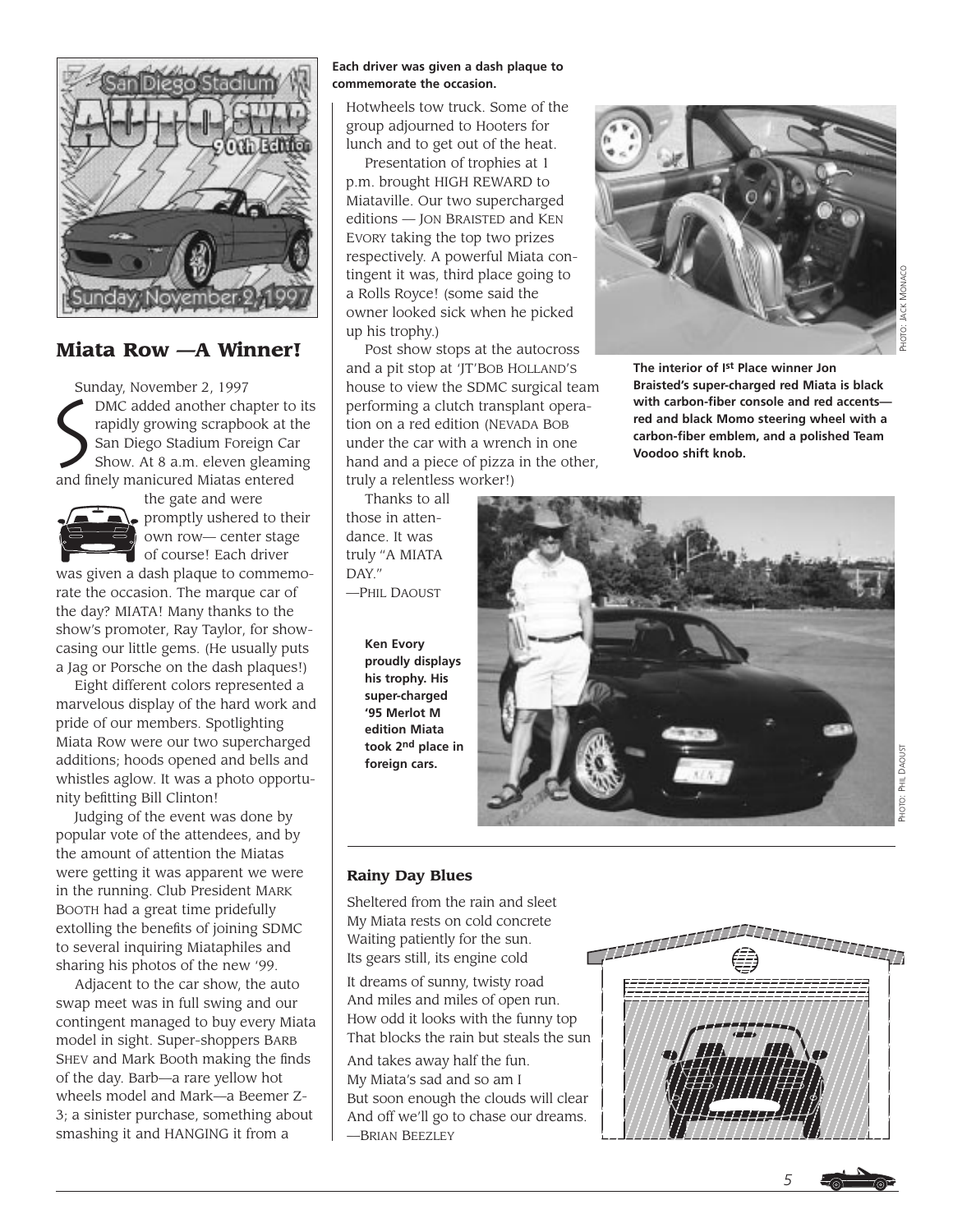

Super 9 heralded the third annual Miata Regard to the MARIANNE MUFLLER. This third annual Miata Regatta, hosted by RAINER AND MARIANNE MUELLER. This was the run which drew together the original founders of the SAN DIEGO MIATA CLUB way back in October 1995. It was this core group that went on to charter the club the following March.

The day was bright, beautiful and sunny; a typical San Diego County top-down Miata kind of day, when the participants assembled in Oceanside that Sunday morning. After the run basics were discussed, over two dozen Miatas headed through east Oceanside, Vista and Valley Center on the way to beloved Couser Canyon.

Following a quick respite on the bridge after negotiating the twisties and turnies of Couser Canyon, the group headed through Rice Canyon and Rainbow on the way to Temecula. This scenic route included North County's answer to the fall foliage barrage of New England.

The old western town of Temecula gave the group an opportunity to stretch their legs, check out the antique shops, and savor some ice cream and drinks. Heads were turning as tourists and locals alike watched the assemblage of Miatas enter and then leave town. That's one of the great things about a Miata run: you get to see so many smiles— not only on the Miata drivers but those other drivers on the road as well.

After Temecula, the group headed through De Luz Canyon, an old time stagecoach route. De Luz Canyon offers more great twisties and turnies, several altitude changes, more great fall colors, and views of some pretty impressive homes hidden in the back country. Water was still trickling through some of the crossings which made their negotiation touchy.

Once through De Luz, the group entered Fallbrook where we all gathered for a late brunch at the Wildwood Inn. Sitting on their enclosed patio, serenaded by a guitarist, eating Eggs Benedict and telling Miata tales concluded the annual event.

After the relaxing atmosphere of the Wildwood Inn, the group left Fallbrook, some headed east to catch I-15 and others headed west to catch I-5 and home.

—RAINER MUELLER

Participants: MICHAEL and ARLENE ADCOCK HANNI ANDERSEN BRIAN BEEZLEY RON BOLLES MARK and CATHY BOOTH BOB CLARKE IAN DACANAY PHIL DAOUST KEN EVORY BRIAN GOODWIN and friend, Michelle TOM and STEPHANIE GOULD ART HAMILTON GIVEN and CHRISTINE HARRISON JAMES HIND LORETTA and FRITZ HINES JEFF HOLLADAY and friend, Gary 'JT'BOB HOLLAND NEAL HOWLAND "VOODOO BOB" KRUEGER DIANE LONG **JACK MONACO** RAINER and MARIANNE MUELLER ELLIOT and BARB SHEV MIKE THOMAS

TOM THOMPSON







**Cathy Booth, Elliot Shev, Neal Howland, Ian Dacanay, Phil Daoust, and Art Hamilton in front of the "Immigrant Office" in downtown Temecula.**

*6*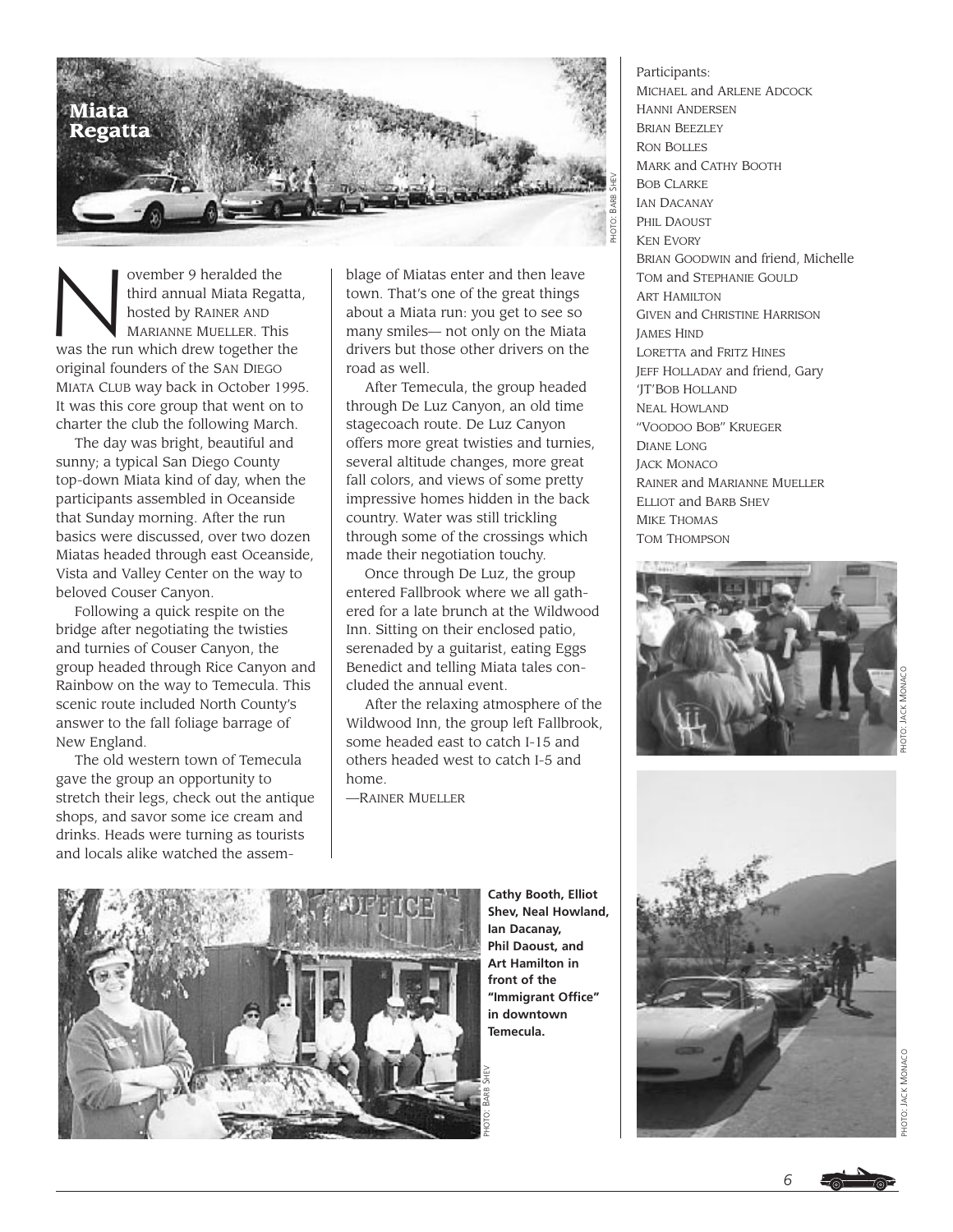# **Into the Woods**

We wanted to take a quick<br>Week on the East Coast<br>during the remaining<br>days of Fall—when Stef week on the East Coast during the remaining days of Fall—when Stef checked the Net and found a DelVal Miata Club Fall Foliage Run on the midtrip weekend, we hoped we might tag along. Welcome, said Eric Evans and Fred Staffieri on E-mail, but no Miatas available to rent. So upon arriving in Baltimore on Thursday we picked up a red Mazda… Protégé, something missing here. We set out on our first leg, to

Washington DC to visit friends, then Friday to the Eastern Shore of the Chesapeake Bay with other friends. A couple we met at dinner coincidently just had acquired a red '92. (No, they didn't offer it to us for the next day's run, but we exchanged some tips and told them about DelVal and Capital chapters.)

The next morning, Sunday, we rolled out at six, thankful-

ly with the time change in our favor, for the 130-mile trip North to Lambertville, NJ on the Delaware River— just upstream from Washington's Crossing Of The. It had rained Friday night and the skies were blustery and it was cold for us Westerners. We pulled into the starting point; the first pair of red Miatas followed in minutes. About 28 cars assembled, from all points of the compass—from New York in the North to one from Chestertown, MD, just next door from where we had started out that morning. We were welcomed by President Gar Webb, VP Fred Staffieri and the membership. Our pins and decals were a hit.

Those who had travelled to the rendezvous with tops up quickly downed them. Stef rode with Fred and I with newsletter editor Eric Evans.

We paraded up the main street of picturesque Lambertville, quickly going left (.2 miles), the first of many jogs through the NJ and PA Pocono Mountain foothill countryside. Typical run directions, four out of 64 items:

48.1 miles Right on to Lower Saucon Road 49.4 miles Right on to Tumble Creek Road 50.4 miles Right on to Gaffney Hill Road 51.8 miles Left on to Buttermilk Road

Not quite the sort of directions we're used to, and totally confusing to outlanders as we switched back and forth across the river (I think).

The colors weren't at their very best due to the dry year, but we enjoyed a leisurely run through golden wooded valleys and along tree-bordered rolling farmland. Two covered bridges provided chances to test and compare horns. After a coffee stop the rain came down and tops went up. At 87.2 miles we ended at the Cactus Grill for lunch. Eric and Bill Kille from Chesterton very kindly ran us back across the river to



Lambertville to pick up our car.

The rain continued as we went on North. The rain stopped Monday for Stef to cross Staten Island and drop into Brooklyn (Uh, it turns out Third Avenue isn't the same as Third Street), collect my son for a quick Polish brunch, cross the Brooklyn Bridge to lower Manhattan, drop him at a recording studio, (crazed bike messengers everywhere, parking nowhere), light out for the Holland Tunnel, and after four maddening passes in all directions through various NJ Turnpike toll booths in Newark, head for Chadds Ford— Wyeth country.

Tuesday started cold and windy as we toured the Brandywine Valley Museum and the Longwood Gardens (4 acres of conservatories under glass), then the Delaware Art Museum, and back down to Baltimore.

A hectic but fun trip, nicely punctuated by Miata hospitality. Don't overlook the '98 National Event in the Poconos these DelVal folks have been at work on this for some time and they're committed to making it a fun-filled event in a beautiful part of the country, *and* Miatas should be available for rent. —TOM GOULD

# **1998 National Event in the Poconos**

The DeCorners!<br>The Delaware Valley<br>Chapter, based in the preater Philadelphia The Delaware Valley Chapter, based in the greater Philadelphia area, is expecting to host over 200 Miatas at the 1998 Miata Club of America National Event. The event, known as MIATA MOUNTAIN MADNESS, will take place from June 30th – July 3rd in the Pocono Mountains— known as the Honeymoon Capital of the World.

The event will be headquartered at

Split Rock Resort in Lake Harmony, Pennsylvania which is about 75 miles north of Philadelphia and 80 miles west of New York City.

The event is unique in that it will appeal to leisurely drivers, motorsports enthusiasts, and even those uninterested in driving events. In addition to beautiful mountain tours, rallies and driving games, the first 100 motorsports enthusiasts (beginner

to advanced) can sign up for optional Hot Laps at nearby Pocono International Raceway! The resort itself offers lots of activities including golf, mini-golf, boating, bowling, first run theatre, indoor/outdoor pools, tennis, and more. River rafting and paintball are available off premises and an outlet mall is nearby for shopping excursions.

Costs are \$295 per couple and \$225 for singles and include all meals. Hot laps, which do not require roll bars, are \$75 per driver. Room rates at Split Rock Lodge vary from \$48 – \$90 per person per night and depend on how many people occupy a room. The best deals are on 2 bedroom suites that have separate baths and entrances so start thinking about who would be good roommates. For those who want to fly in, Del Val is working on arranging some rental Miatas near the Philadelphia, Newark, NJ, and/or the Allentown/Lehigh Valley, PA airports.

For more information, or to receive a registration packet, call (215) 368-6968 or check out the web page at www.miata.net/madness98.

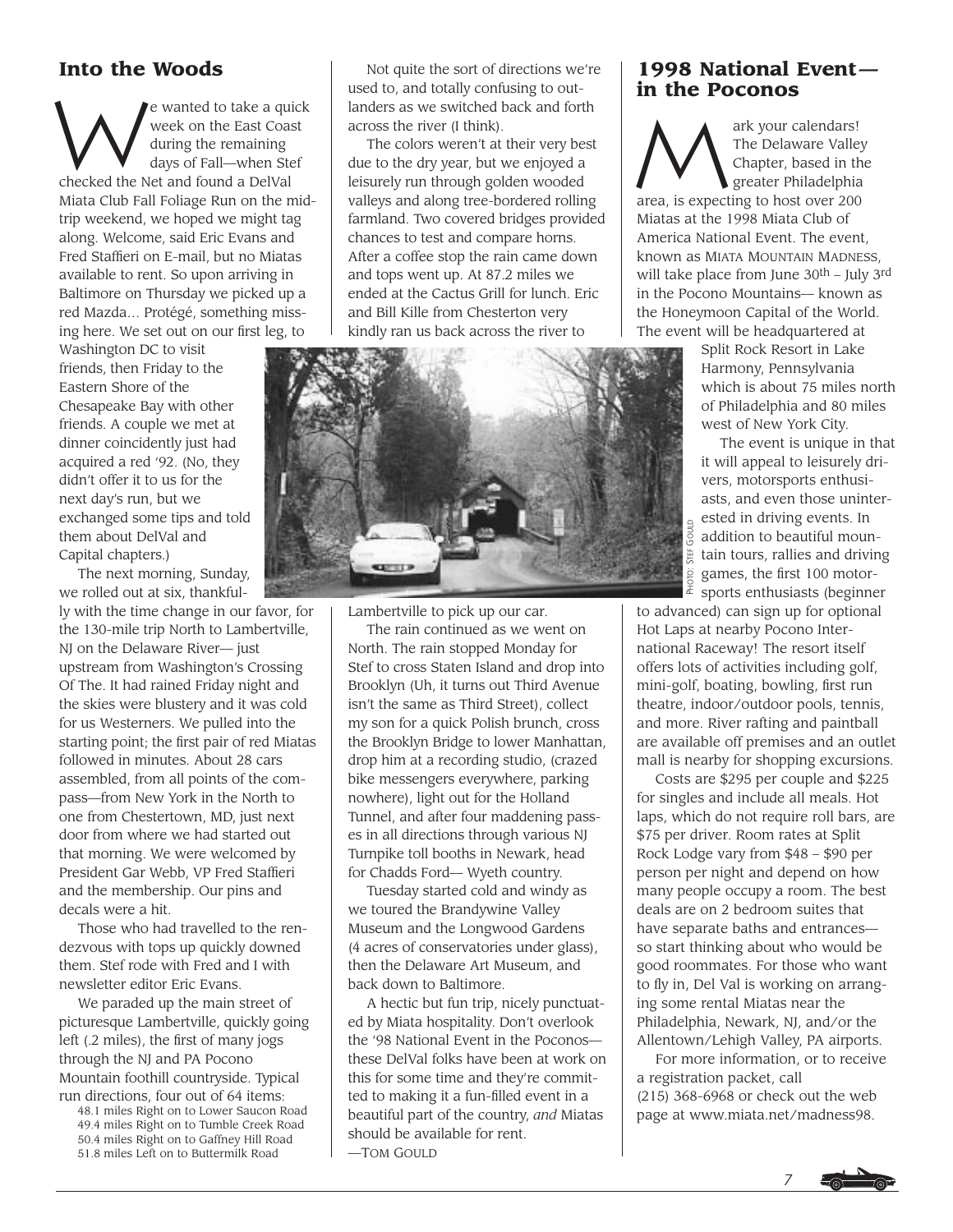

**Member Profile** 

DICK AND PJ CARLSON

'Allo all from Dick and PJ Carlson, in Kansas City, Missouri. Yes, I know this is the SAN DIEGO MIATA CLUB, but of the local Kansas City bunch, I haven't heard so much as a peep. Besides, I know more of the SD members, having corresponded with many of them over the last couple of years on Compuserve's Miataville.

Two years ago, at Monterey, I met VBob and JTBob, face to face, and I've known Woody for several years from the vintage racing circuit (I used to race a 1960 Lotus Elite and a 1962 Lotus



Super 7). We have a 1992 A package Miata, silver in color, that we bought used (76k miles) just

this summer. After replacing shocks, tires, timing belt and water pump (and the radio fix), I embarked on a 4000 mile familiarization cruise, from KC, to San Diego, then Monterey, and home. I met up with the San Diego bunch who were going to Monterey and tagged along in the caravan. I want to tell Tom and Stef that it was the best led caravan I've seen, short of a Hell's Angels ride.

Professionally, I'm a Field Engineer (as they call it) meaning I service banking proof machines and sorters, on site. Been doing that kind of stuff for 23 years. Also do a little free-lance web design. Plus flog on the occassional car. I still have the Lotus 7 pictured on the SD web page. PJ, the significant other

### **Dick and PJ relax during a trip. Seneca Lodge, Watkins Glen, New York, in August of 1994.**

(stands for Paula Jan) normally drives a 1989 Honda CRX Si, but it got clobbered a week ago by a red-light-runner, so she's in the Miata now (I'm sure she's sorry about that). I have an undescribable sh\*t box company car, so normally the Miata can lounge in the garage. PJ is the Faculty Recruiter (recruit@skillpath.net) for SkillPath Seminars, and more specifically, recruiter for their CompuMaster division, which provides speakers on a wide range of computer related topics.

I've been doing car stuff since at least 1961 when my dad took me to a race at Lake Garnett, Kansas. Went to the 5-Day Bondurant School in 1977, started vintage racing in 1981. I've had Volvo 544's, BMW 2002's, couple of towing vehicles (pick-up trucks), the two Lotus, motorbikes from a Honda 350 to a BMW R-100/7. The Miata may well be the most all-around fun.

PJ was introduced first hand to car racing by me, when we honeymooned at the Monterey Historics in 1989. She's done a 3 hour Intro at Skip Barber school (in a Formula Ford), and a Performance Driving School put on by the SCCA. Since then we've attended vintage and/or pro races from Lime Rock to Laguna Seca. I've sent a photo of our Miata to JTBob for inclusion on the SDMC site.

You'll see me referred to as 7Bob, a moniker acquired in Miataville. —DICK,

aka 7Bob

Age & Treachery Racing, Ltd. Kansas City, USA http://home.earthlink.net/~atrltd

*To be included in our on-going series of Member Profiles, write a short (200–300 word) introduction and mail (or E-mail) it with a photo (your face should be large enough to be recognized) to the Club P.O. Box or give it to a board member at an event. — Your photo will be returned.*

# **New Members!**

The following are the new members since the last newsletter:

**Richard Ackermann & Catherine Talley** San Diego 1997 White Leather

**Michael & Arlene Adcock** Cardiff 1996 M (Starlight Blue)

**Dan Bree** Oceanside 1997 STO (Twilight Blue)

**Chuck & Jean Cole** Chula Vista 1994 Red PEP

**Diane Johnson** Solana Beach 1991 BRG LE

**Scott & JoAnna Langhoff** Imperial Beach 1990 Mariner Blue

**Angela Moynihan** San Diego 1991 White

**Sachin Naik** San Diego 1991 Red A

**Carole Orlen** Poway 1994 Black

**Jay Ramowski** San Diego 1992 Red Base

**Michael Simmons** Agoura 1990 White A

**Rob & Michelle Snyder** Imperial Beach 1997 Montego Blue PEP

**Douglas Taggart** Chula Vista 1994 Black B

**Kent Weyand & Lisa Parker** San Diego 1994 M (Montego Blue)

The following members have renewed since the last newsletter:

**Zack Broadbent Ellen & Dean Cooksy Sean Crandell Joe DeMartino Steve & Gayle Hirschhorn Kevin Lakkis**

CONTINUED ON PAGE 9



*8*